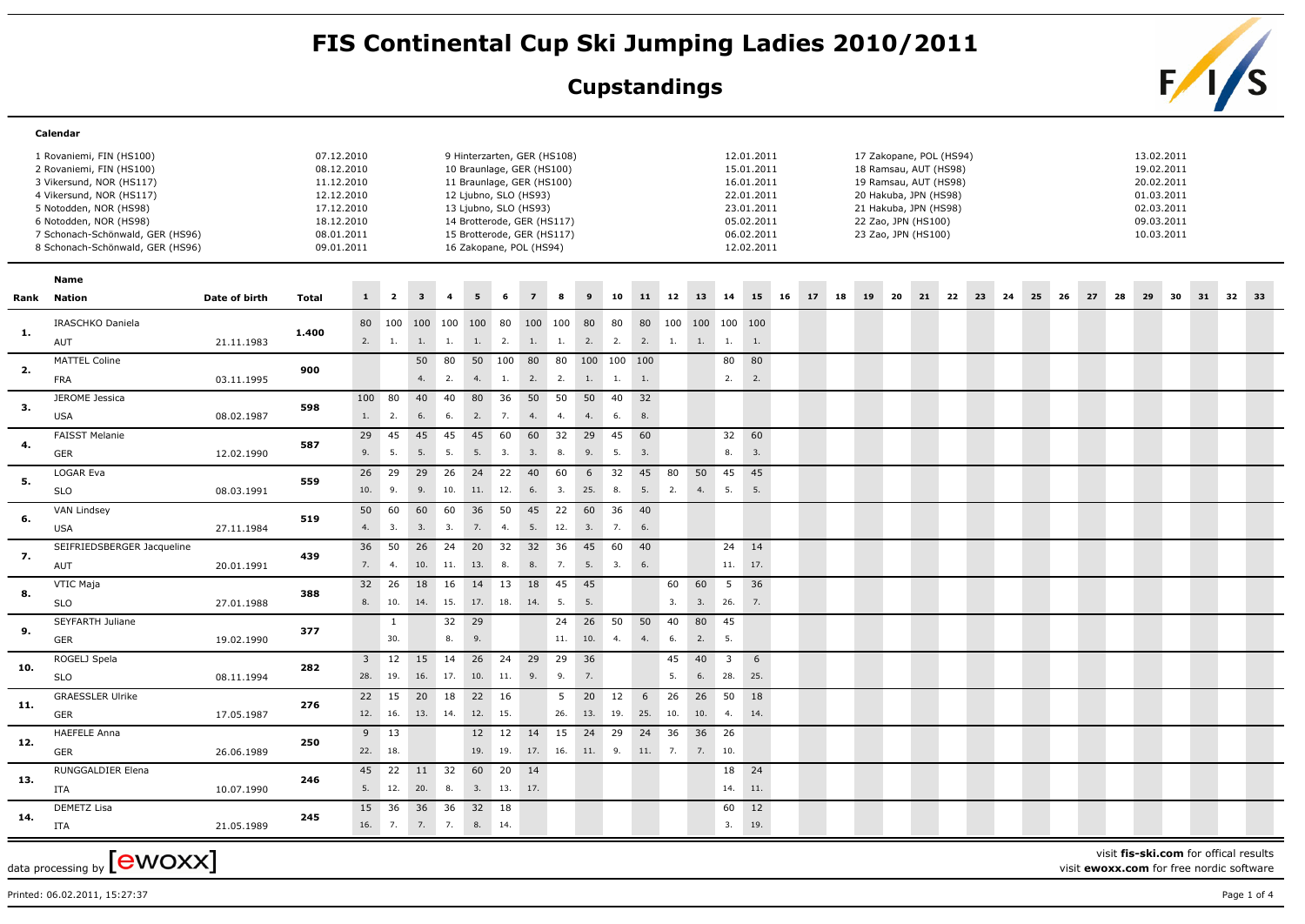|     | Name                     |               |              |         |                 |                                |                         |                 |                     |                |                |                     |                                 |             |    |       |                         |                         |       |       |  |  |  |                               |  |       |       |    |  |
|-----|--------------------------|---------------|--------------|---------|-----------------|--------------------------------|-------------------------|-----------------|---------------------|----------------|----------------|---------------------|---------------------------------|-------------|----|-------|-------------------------|-------------------------|-------|-------|--|--|--|-------------------------------|--|-------|-------|----|--|
|     | Rank Nation              | Date of birth | <b>Total</b> |         |                 | $1 \qquad 2 \qquad 3 \qquad 4$ |                         | $5 \t 6$        |                     | 7 8            |                |                     |                                 |             |    |       | 9 10 11 12 13 14        |                         | 15 16 | 17 18 |  |  |  | 19 20 21 22 23 24 25 26 27 28 |  | 29 30 | 31 32 | 33 |  |
|     | JAHR Line                |               |              | 60      | 40              | 22 15                          |                         | 16 45           |                     |                | 18 2           |                     |                                 |             |    |       | 8                       | 13                      |       |       |  |  |  |                               |  |       |       |    |  |
| 15. | <b>NOR</b>               | 16.01.1984    | 239          | 3.      | 6.              | 12. 16.                        |                         | 15. 5.          |                     |                | 14. 29.        |                     |                                 |             |    |       | 23.                     | 18.                     |       |       |  |  |  |                               |  |       |       |    |  |
|     | <b>HENDRICKSON Sarah</b> |               |              | 45      | 36              | 80 50                          |                         | 15 11           |                     |                |                |                     |                                 |             |    |       |                         |                         |       |       |  |  |  |                               |  |       |       |    |  |
| 16. | <b>USA</b>               | 01.08.1994    | 237          | 5.      | 7.              | 2. 4.                          |                         | 16. 20.         |                     |                |                |                     |                                 |             |    |       |                         |                         |       |       |  |  |  |                               |  |       |       |    |  |
|     | <b>TEPES Anja</b>        |               |              |         |                 |                                | $2 \overline{7}$        | $6\overline{6}$ |                     | 11 40          |                | 16 10               |                                 | 18          | 50 | 45    |                         | 16                      |       |       |  |  |  |                               |  |       |       |    |  |
| 17. | <b>SLO</b>               | 27.02.1991    | 221          |         |                 | 29. 24.                        |                         | 25.             |                     | 20.            | 6.             | 15. 21.             |                                 | 14.         | 4. | 5.    |                         | 15.                     |       |       |  |  |  |                               |  |       |       |    |  |
| 18. | <b>HUGHES Abby</b>       |               | 193          | 18      | 11              | 32 10                          |                         | $7\overline{ }$ | 40                  | $\overline{7}$ | 9              | 11                  | 26                              | 22          |    |       |                         |                         |       |       |  |  |  |                               |  |       |       |    |  |
|     | <b>USA</b>               | 21.06.1989    |              |         | 14. 20.         | 8.                             | 21.                     | 24.             | 6.                  | 24.            | 22.            | 20.                 | 10.                             | 12.         |    |       |                         |                         |       |       |  |  |  |                               |  |       |       |    |  |
| 19. | JOHNSON Alissa           |               | 180          |         | 13 20           | 24 20                          |                         | 11 10           |                     | 9              | 6              | 20                  | 18                              | 29          |    |       |                         |                         |       |       |  |  |  |                               |  |       |       |    |  |
|     | USA                      | 28.05.1987    |              |         | 18. 13.         | 11. 13.                        |                         |                 |                     |                |                | 20. 21. 22. 25. 13. | 14.                             | 9.          |    |       |                         |                         |       |       |  |  |  |                               |  |       |       |    |  |
| 20. | <b>SAGEN Anette</b>      |               | 176          | 24      | 24              | 10 13                          |                         | 18              | 32                  | 10             |                | $\mathbf{1}$        |                                 |             |    |       | 29                      | 15                      |       |       |  |  |  |                               |  |       |       |    |  |
|     | <b>NOR</b>               | 10.01.1985    |              |         | 11. 11.         | 21.                            | 18.                     | 14.             | 8.                  | 21.            |                | 30.                 |                                 |             |    |       | 9.                      | 16.                     |       |       |  |  |  |                               |  |       |       |    |  |
| 21. | <b>BOGATAJ Ursa</b>      |               | 164          |         | 16 4            | 14                             |                         | 13 14           |                     | 6 10           |                | 9                   |                                 |             | 29 | 29    |                         | 20                      |       |       |  |  |  |                               |  |       |       |    |  |
|     | <b>SLO</b>               | 07.03.1995    |              |         | 15. 27. 17.     |                                |                         |                 | 18. 17. 25. 21. 22. |                |                |                     |                                 |             | 9. | 9.    |                         | 13.                     |       |       |  |  |  |                               |  |       |       |    |  |
| 22. | INSAM Evelyn             |               | 150          |         | 5 18            | 12 9                           |                         |                 | 26                  | 36             |                |                     |                                 |             |    |       | 12                      | 32                      |       |       |  |  |  |                               |  |       |       |    |  |
|     | ITA                      | 10.02.1994    |              |         | 26. 14.         | 19. 22.                        |                         |                 | 10.                 | 7.             |                |                     |                                 |             |    |       | 19.                     | 8.                      |       |       |  |  |  |                               |  |       |       |    |  |
| 23. | MOHR Jenna               |               | 147          |         |                 | $3 \quad 5$                    |                         |                 |                     |                | 20 14          | 36 11               |                                 | 13 32       |    | 11    | $\overline{2}$          |                         |       |       |  |  |  |                               |  |       |       |    |  |
|     | GER                      | 15.04.1987    |              |         |                 | 28. 26.                        |                         |                 |                     |                |                | 13. 17. 7. 20.      |                                 | 18. 8.      |    | 20.   | 29.                     |                         |       |       |  |  |  |                               |  |       |       |    |  |
| 24. | <b>VUIK Wendy</b>        |               | 141          |         |                 |                                | $4 \quad 12$            | 10              | 8                   | 12             |                | 1                   | 15                              | 10 22       |    | 22 15 |                         | 10                      |       |       |  |  |  |                               |  |       |       |    |  |
|     | <b>NED</b>               | 25.11.1988    |              |         |                 | 27. 19.                        |                         | 21.             | 23.                 | 19.            |                | 30.                 |                                 |             |    |       | 16. 21. 12. 12. 16. 21. |                         |       |       |  |  |  |                               |  |       |       |    |  |
| 25. | KYKKAENEN Julia          |               | 139          | 11      | $5\overline{5}$ | 16 22                          |                         | 40 15           |                     | 16             |                | 13                  |                                 |             |    |       |                         | $\mathbf{1}$            |       |       |  |  |  |                               |  |       |       |    |  |
|     | FIN                      | 17.04.1994    |              |         | 20. 26.         | 15. 12.                        |                         | 6.              | 16.                 | 15.            |                | 18.                 |                                 |             |    |       |                         | 30.                     |       |       |  |  |  |                               |  |       |       |    |  |
| 26. | VOGT Carina              |               | 125          |         |                 |                                |                         |                 |                     | 24 16          |                | 14 24               |                                 | 20          |    |       | 16                      | 11                      |       |       |  |  |  |                               |  |       |       |    |  |
|     | GER                      | 05.02.1992    |              |         |                 |                                |                         |                 |                     | 11. 15.        |                | 17. 11.             |                                 | 13.         |    |       | 15.                     | 20.                     |       |       |  |  |  |                               |  |       |       |    |  |
| 27. | WINDMUELLER Sabrina      |               | 114          |         |                 |                                |                         |                 |                     |                | $1 \quad 12$   | 5 <sup>5</sup>      | 22                              | 26 20       |    | 16    | 9                       | $\overline{\mathbf{3}}$ |       |       |  |  |  |                               |  |       |       |    |  |
|     | SUI                      | 13.10.1987    |              |         |                 |                                |                         |                 |                     |                |                |                     | 30. 19. 26. 12. 10. 13. 15. 22. |             |    |       |                         | 28.                     |       |       |  |  |  |                               |  |       |       |    |  |
| 28. | LUNDBY Maren             |               | 98           | 4       | $\overline{2}$  |                                |                         | 8               | 6                   | 15             | 26             | 24                  |                                 |             |    |       | $\overline{4}$          | 9                       |       |       |  |  |  |                               |  |       |       |    |  |
|     | <b>NOR</b>               | 07.09.1994    |              | 27. 29. |                 |                                |                         | 23. 25.         |                     | 16. 10. 11.    |                |                     |                                 |             |    |       | 27.                     | 22.                     |       |       |  |  |  |                               |  |       |       |    |  |
| 29. | DOLEZELOVA Michaela      |               | 90           |         | 20 14           |                                |                         |                 |                     | 3 <sup>7</sup> | 8              | 10 16               |                                 | 15          |    |       |                         | $\overline{4}$          |       |       |  |  |  |                               |  |       |       |    |  |
|     | CZE                      | 12.07.1994    |              |         | 13. 17.         |                                |                         |                 |                     |                |                | 28. 23. 21. 15.     |                                 | 16.         |    |       |                         | 27.                     |       |       |  |  |  |                               |  |       |       |    |  |
| 30. | ROIDER Cornelia          |               | 88           |         | 6 16            | 6                              | $\overline{\mathbf{3}}$ |                 | $\overline{2}$      | 2 13           |                |                     |                                 |             |    |       |                         | 40                      |       |       |  |  |  |                               |  |       |       |    |  |
|     | AUT                      | 09.07.1994    |              |         | 25. 15.         | 25. 28.                        |                         |                 |                     | 29. 29. 18.    |                |                     |                                 |             |    |       |                         | 6.                      |       |       |  |  |  |                               |  |       |       |    |  |
| 31. | ITO Yuki                 |               | 86           |         |                 |                                |                         |                 |                     |                |                |                     |                                 |             |    |       | 36                      | 50                      |       |       |  |  |  |                               |  |       |       |    |  |
|     | <b>JPN</b>               | 10.05.1994    |              |         |                 |                                |                         |                 |                     |                |                |                     |                                 |             |    |       | 7.                      | 4.                      |       |       |  |  |  |                               |  |       |       |    |  |
| 32. | <b>HENRICH Taylor</b>    |               | 80           |         |                 |                                |                         |                 |                     |                |                |                     | 20                              | 12          | 24 | 24    |                         |                         |       |       |  |  |  |                               |  |       |       |    |  |
|     | CAN                      | 01.11.1995    |              |         |                 |                                |                         |                 |                     |                |                |                     | 13.                             | 19. 11. 11. |    |       |                         |                         |       |       |  |  |  |                               |  |       |       |    |  |
| 33. | RUPPRECHT Anna           |               | 77           |         |                 |                                |                         |                 |                     | 26 20          |                | 15                  |                                 | 16          |    |       |                         |                         |       |       |  |  |  |                               |  |       |       |    |  |
|     | GER                      | 29.12.1996    |              |         |                 |                                |                         |                 |                     | 10.            | 13.            | 16.                 |                                 | 15.         |    |       |                         |                         |       |       |  |  |  |                               |  |       |       |    |  |
| 34. | PUSTKOVA Vladena         |               | 74           | 14      | 9               |                                |                         |                 |                     | 22             | $\overline{2}$ |                     | 13                              | 14          |    |       |                         |                         |       |       |  |  |  |                               |  |       |       |    |  |
|     | CZE                      | 11.07.1992    |              |         | 17. 22.         |                                |                         |                 |                     | 12. 29.        |                |                     | 18. 17.                         |             |    |       |                         |                         |       |       |  |  |  |                               |  |       |       |    |  |

 $\frac{1}{\text{data processing by}}$  [CWOXX]

visit **fis-ski.com** for offical results visit **ewoxx.com** for free nordic software

Printed: 06.02.2011, 15:27:37 Page 2 of 4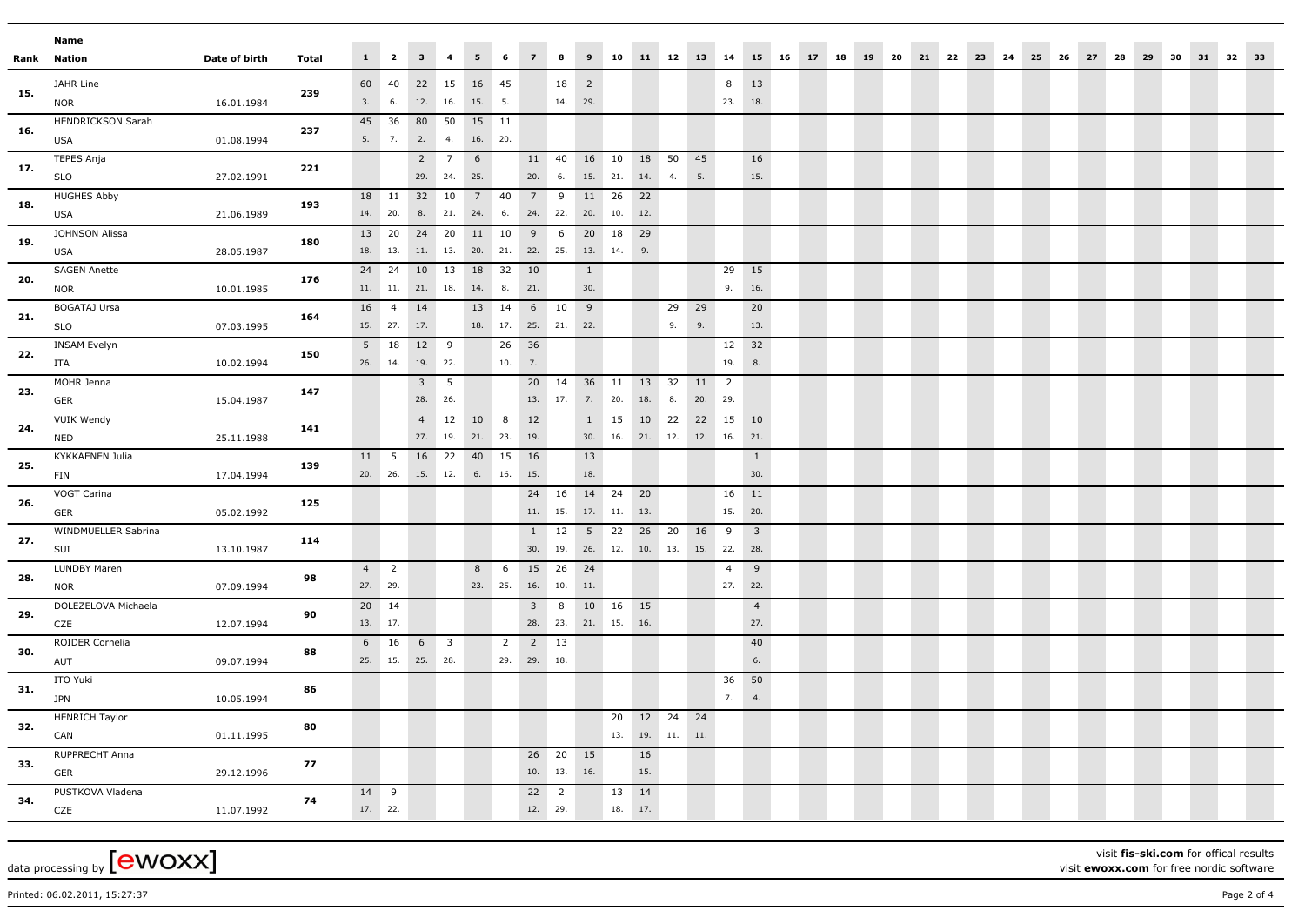|     | Name                              |               |              |   |             |                                     |                |                 |                          |                 |                         |                     |                         |                |                 |     |                |                       |                                                                           |  |  |  |  |  |  |  |  |  |
|-----|-----------------------------------|---------------|--------------|---|-------------|-------------------------------------|----------------|-----------------|--------------------------|-----------------|-------------------------|---------------------|-------------------------|----------------|-----------------|-----|----------------|-----------------------|---------------------------------------------------------------------------|--|--|--|--|--|--|--|--|--|
|     | Rank Nation                       | Date of birth | <b>Total</b> |   |             | $1 \qquad 2 \qquad 3 \qquad 4$      |                | 5 <sub>1</sub>  | 6                        | 7 8             |                         |                     |                         |                |                 |     |                |                       | 9 10 11 12 13 14 15 16 17 18 19 20 21 22 23 24 25 26 27 28 29 30 31 32 33 |  |  |  |  |  |  |  |  |  |
|     | KEIL Katharina                    |               |              |   | 12 6        | 5 <sup>5</sup>                      | 6              | $\overline{4}$  | $5\overline{5}$          | $5\overline{)}$ | $\overline{4}$          | 9                   |                         |                |                 |     | $13 \quad 5$   |                       |                                                                           |  |  |  |  |  |  |  |  |  |
| 34. | AUT                               | 19.04.1993    | 74           |   |             | 19. 25. 26. 25. 27. 26. 26. 27. 22. |                |                 |                          |                 |                         |                     |                         |                |                 |     | 18. 26.        |                       |                                                                           |  |  |  |  |  |  |  |  |  |
|     | <b>ENGER Gyda</b>                 |               |              |   | 9 11        | 8 8                                 |                | $5\overline{)}$ | $\overline{4}$           |                 | 11                      | $\overline{7}$      |                         |                |                 |     | 11             |                       |                                                                           |  |  |  |  |  |  |  |  |  |
| 34. | <b>NOR</b>                        | 14.01.1993    | 74           |   |             | 22. 20. 23. 23. 26. 27.             |                |                 |                          |                 | 20. 24.                 |                     |                         |                |                 |     | 20.            |                       |                                                                           |  |  |  |  |  |  |  |  |  |
| 37. | <b>TAKANASHI Sara</b>             |               | 51           |   |             |                                     |                |                 |                          |                 |                         |                     |                         |                |                 |     | 22             | 29                    |                                                                           |  |  |  |  |  |  |  |  |  |
|     | <b>JPN</b>                        | 08.10.1996    |              |   |             |                                     |                |                 |                          |                 |                         |                     |                         |                |                 |     | 12.            | 9.                    |                                                                           |  |  |  |  |  |  |  |  |  |
| 38. | WINDMUELLER Bigna                 |               | 50           | 2 | 8           | 7 4                                 |                | 9               | $\overline{\phantom{a}}$ |                 | $\overline{\mathbf{3}}$ |                     |                         |                |                 |     | $\overline{7}$ | $7\overline{ }$       |                                                                           |  |  |  |  |  |  |  |  |  |
|     | SUI                               | 27.02.1991    |              |   |             | 29. 23. 24. 27. 22. 28.             |                |                 |                          |                 | 28.                     |                     |                         |                |                 |     | 24. 24.        |                       |                                                                           |  |  |  |  |  |  |  |  |  |
| 39. | <b>KLINEC Ema</b>                 |               | 47           |   |             |                                     |                |                 |                          |                 |                         |                     |                         |                | 15 32           |     |                |                       |                                                                           |  |  |  |  |  |  |  |  |  |
|     | SLO                               | 02.07.1998    |              |   |             |                                     |                |                 |                          |                 |                         |                     |                         |                | 16.             | 8.  |                |                       |                                                                           |  |  |  |  |  |  |  |  |  |
| 40. | WATASE Ayumi                      |               | 46           |   |             |                                     |                |                 |                          |                 |                         |                     |                         |                |                 |     | 20 26          |                       |                                                                           |  |  |  |  |  |  |  |  |  |
|     | <b>JPN</b>                        | 18.07.1984    |              |   |             |                                     |                |                 |                          |                 |                         |                     |                         |                |                 |     | 13. 10.        |                       |                                                                           |  |  |  |  |  |  |  |  |  |
| 40. | KUSTOVA Alexandra                 |               | 46           |   |             |                                     |                |                 |                          |                 |                         |                     | 6                       |                | 20 20           |     |                |                       |                                                                           |  |  |  |  |  |  |  |  |  |
|     | <b>RUS</b>                        | 26.08.1998    |              |   |             |                                     |                |                 |                          |                 |                         |                     | 25.                     |                | 13. 13.         |     |                |                       |                                                                           |  |  |  |  |  |  |  |  |  |
| 42. | D AGOSTINA Roberta                |               | 45           |   | $7 \quad 3$ |                                     | $\overline{2}$ | $\overline{4}$  | $\overline{7}$           |                 |                         |                     |                         |                |                 |     | 14             | 8                     |                                                                           |  |  |  |  |  |  |  |  |  |
|     | ITA                               | 17.08.1991    |              |   | 24. 28.     |                                     |                | 29. 27. 24.     |                          |                 |                         |                     |                         |                |                 |     | 17. 23.        |                       |                                                                           |  |  |  |  |  |  |  |  |  |
| 43. | MITCHELL Charlotte                |               | 43           |   |             |                                     |                |                 |                          |                 |                         |                     | 9                       |                | 7 13 14         |     |                |                       |                                                                           |  |  |  |  |  |  |  |  |  |
|     | CAN                               | 23.08.1994    |              |   |             |                                     |                |                 |                          |                 |                         |                     |                         |                | 22. 24. 18. 17. |     |                |                       |                                                                           |  |  |  |  |  |  |  |  |  |
| 44. | STRAUB Ramona                     |               | 38           |   |             |                                     |                |                 |                          | 8               | $\overline{7}$          | 5 <sub>5</sub>      | $\overline{7}$          | 11             |                 |     |                |                       |                                                                           |  |  |  |  |  |  |  |  |  |
|     | GER                               | 19.09.1993    |              |   |             |                                     |                |                 |                          |                 |                         | 23. 24. 26. 24.     |                         | 20.            |                 |     |                |                       |                                                                           |  |  |  |  |  |  |  |  |  |
| 45. | TAKTAEVA Irina                    |               | 33           |   |             |                                     |                |                 | $\mathbf{1}$             |                 |                         |                     | $\overline{2}$          |                | 4 14 12         |     |                |                       |                                                                           |  |  |  |  |  |  |  |  |  |
|     | <b>RUS</b>                        | 14.09.1991    |              |   |             |                                     |                |                 | 30.                      |                 |                         |                     |                         |                | 29. 27. 17. 19. |     |                |                       |                                                                           |  |  |  |  |  |  |  |  |  |
| 46. | KASAI Yoshiko                     |               | 32           |   |             |                                     |                |                 |                          |                 |                         |                     |                         |                |                 |     | 10             | 22                    |                                                                           |  |  |  |  |  |  |  |  |  |
|     | <b>JPN</b>                        | 04.11.1980    |              |   |             |                                     |                |                 |                          |                 |                         |                     |                         |                |                 |     | 21.            | 12.                   |                                                                           |  |  |  |  |  |  |  |  |  |
| 47. | <b>WUERTH Svenja</b>              |               | 30           |   |             |                                     |                |                 |                          |                 | $\mathbf{1}$            |                     | 14                      | 8              |                 |     | $\overline{7}$ |                       |                                                                           |  |  |  |  |  |  |  |  |  |
|     | GER                               | 20.08.1993    |              |   |             |                                     |                |                 |                          |                 | 30.                     |                     | 17. 23.                 |                |                 |     | 24.            |                       |                                                                           |  |  |  |  |  |  |  |  |  |
| 48. | SPRAKEHAUG Silje                  |               | 29           |   |             | 13 11<br>18. 20.                    |                |                 |                          |                 |                         | $\mathbf{3}$<br>28. |                         |                |                 |     |                | $\overline{2}$<br>29. |                                                                           |  |  |  |  |  |  |  |  |  |
|     | <b>NOR</b><br><b>ENGLUND Nita</b> | 04.02.1991    |              |   | 10 8        |                                     |                |                 |                          |                 |                         |                     |                         |                |                 |     |                |                       |                                                                           |  |  |  |  |  |  |  |  |  |
| 48. | USA                               | 10.06.1992    | 29           |   |             | $9 \quad 1$<br>21. 23. 22. 30. 30.  |                | $\overline{1}$  |                          |                 |                         |                     |                         |                |                 |     |                |                       |                                                                           |  |  |  |  |  |  |  |  |  |
|     | <b>KLINEC Barbara</b>             |               |              |   |             |                                     |                |                 |                          |                 |                         |                     |                         |                | 11 18           |     |                |                       |                                                                           |  |  |  |  |  |  |  |  |  |
| 48. | SLO                               | 24.08.1994    | 29           |   |             |                                     |                |                 |                          |                 |                         |                     |                         |                | 20.             | 14. |                |                       |                                                                           |  |  |  |  |  |  |  |  |  |
|     | SRSEN Julija                      |               |              |   |             |                                     |                |                 |                          |                 |                         |                     |                         |                | 12 13           |     |                |                       |                                                                           |  |  |  |  |  |  |  |  |  |
| 51. | <b>SLO</b>                        | 17.06.1997    | 25           |   |             |                                     |                |                 |                          |                 |                         |                     |                         |                | 19. 18.         |     |                |                       |                                                                           |  |  |  |  |  |  |  |  |  |
|     | POGRAJC Manja                     |               |              |   |             |                                     |                |                 |                          |                 |                         |                     |                         |                | 10 15           |     |                |                       |                                                                           |  |  |  |  |  |  |  |  |  |
| 51. | <b>SLO</b>                        | 20.01.1994    | 25           |   |             |                                     |                |                 |                          |                 |                         |                     |                         |                | 21. 16.         |     |                |                       |                                                                           |  |  |  |  |  |  |  |  |  |
|     | STARE Agata                       |               |              |   |             |                                     |                |                 |                          |                 |                         |                     |                         |                | 16              | 9   |                |                       |                                                                           |  |  |  |  |  |  |  |  |  |
| 51. | <b>SLO</b>                        | 04.07.1998    | 25           |   |             |                                     |                |                 |                          |                 |                         |                     |                         |                | 15. 22.         |     |                |                       |                                                                           |  |  |  |  |  |  |  |  |  |
|     | TIKHONOVA Sofya                   |               |              |   |             |                                     |                |                 |                          |                 |                         |                     | $\overline{\mathbf{3}}$ | $\overline{2}$ | $\overline{7}$  | 8   |                |                       |                                                                           |  |  |  |  |  |  |  |  |  |
| 54. | <b>RUS</b>                        | 16.11.1998    | 20           |   |             |                                     |                |                 |                          |                 |                         |                     |                         |                | 28. 29. 24. 23. |     |                |                       |                                                                           |  |  |  |  |  |  |  |  |  |
|     |                                   |               |              |   |             |                                     |                |                 |                          |                 |                         |                     |                         |                |                 |     |                |                       |                                                                           |  |  |  |  |  |  |  |  |  |

 $\frac{1}{\text{data processing by}}$  [CWOXX]

visit **fis-ski.com** for offical results visit **ewoxx.com** for free nordic software

Printed: 06.02.2011, 15:27:37 Page 3 of 4